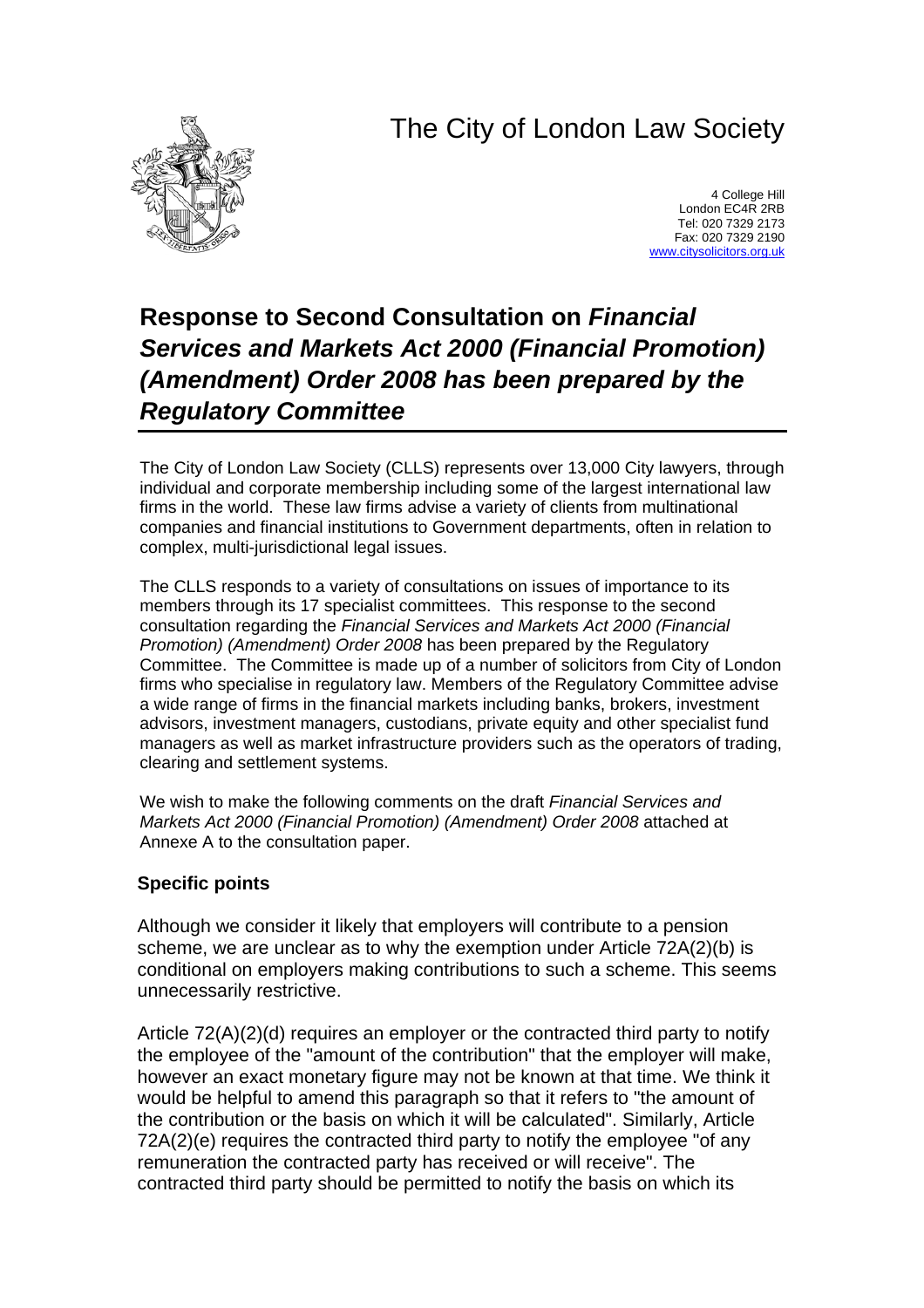remuneration will be calculated. This point also applies in Article 72C(2)(c) and Article 72E (2)(c).

As a minor point, we note that there is a small typographical error at Article 72A(3)(a) and (b): the word "but" appears at the end of (a) and the beginning of (b). One of these should be deleted.

The exemption set out in Article 72B(1) only applies to the three stated types of insurance products. It is not clear to us why other insurance products should not also be included. In particular, critical illness insurance is included, but not other types of sickness policies. Policies covering accident in or around the workplace are not covered either. We consider that it would be helpful to include other insurance products here, in order that the exemption can apply more comprehensively to the sector.

The reference in Article 72(d)(4)(c) to "paying off another loan" seems very broad. We suggest that this is more narrowly defined.

Paragraph 1.5 of the consultation paper refers to Treasury guidance. We think it might be helpful for this guidance (and indeed any other Treasury guidance given in relation to these and similar exemptions) to be suggested to the Financial Services Authority for possible adoption in PERG.

#### **General Points**

The reference to "employees" seems unnecessarily narrow, especially given that many firms now have adopted flexible working arrangements and care should be taken in its definition. We would make the same point about the employee share scheme exemption in Article 60 and the existing exemptions relating to the promotion of pension products by employers to employees. Further, we are not clear why former employees and relatives of employees/former employees are not included in this definition, as they are under Article 60. Presumably, a communication to a former employee inviting him/her to make a further contribution to an existing group pension product also ought to be covered.

We note that, in the case of each Article in the draft Order, communications are only exempted if made to employees. Conversely, there is no such restriction in Article 60 provided that, in any case, a communication "is for the purposes of an employee share scheme" and relates to a relevant investment. Though this might not have a great impact in practice we think it would be preferable, for example, for a communication by a contracted third party to an employer and/or another member of its group to automatically be exempted under these Articles.

We note, also that none of the proposed exemptions take account of group structures (i.e. the exemption should apply to, for example, a pension scheme offered by a company to an employee of another member of its group). This should be taken into consideration in the final drafting.